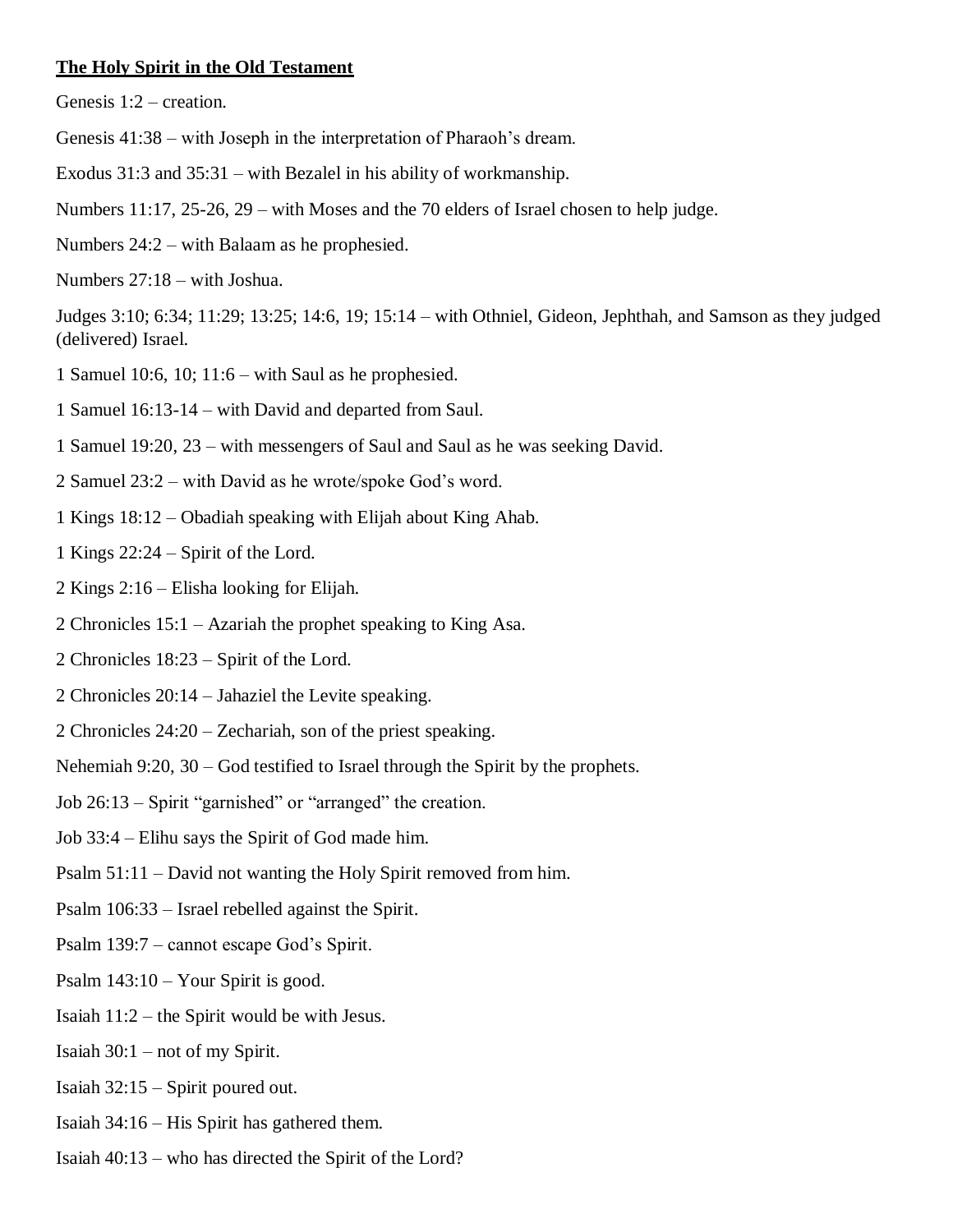- Isaiah  $42:1$  the Spirit with Jesus.
- Isaiah 44:3 God would pour out His Spirit.
- Isaiah 48:16 God's Spirit had sent out warnings.
- Isaiah 59:19, 21 a standard lifted; God's Spirit upon Isaiah.
- Isaiah 61:1 the Spirit upon Jesus.
- Isaiah 63:10-11 Holy Spirit with Israel in the wilderness.

Isaiah 63:14 – Spirit of the Lord.

Ezekiel 2:2; 3:12, 14, 24; 11:5 – Spirit spoke to Ezekiel.

Ezekiel 8:3; 11:1, 24; 37:1; 43:5 – visions.

Ezekiel 36:27; 37:14; 39:29 – God's Spirit within Israel after captivity.

Joel 2:28-29 – God would pour out of His Spirit.

Micah 2:7 – is the Spirit of the Lord restricted?

Micah 3:8 – Micah filled with the Spirit of the Lord.

Haggai 2:5 – God's Spirit with Israel post-captivity.

Zechariah 4:6 – the Spirit's power.

Zechariah 7:12 – God had spoken by His Spirit through the prophets.

- 1. Every time the Holy Spirit is present in the Old Testament it is in connection with (1) creation, (2) revelation, or (3) inspiration. In other words, the Holy Spirit is never "just there" with someone. He was always involved with something miraculous.
- 2. There are prophecies in the Old Testament of the Holy Spirit being given to God's servant to come, Jesus. Luke 3:21-23 and Acts 10:38 will shed light on this matter.
- 3. There is also a prophecy of the Spirit being "poured out" upon all flesh. The fulfillment of that prophecy is pin-pointed by Peter as the miraculous abilities given to him and the other apostles on the day of Pentecost as recorded in Acts 2:14-21.

### **The Holy Spirit in the Gospels**

Matthew 1:18, 20; Luke 1:35 – the conception of Jesus.

Luke 1:15 – John the Baptizer to be filled with the Holy Spirit.

- Luke 1:41 Elizabeth filled with the Holy Spirit and spoke.
- Luke 1:67 Zacharias filled with the Holy Spirit and prophesied.
- Luke 2:25-32 Simeon filled with the Holy Spirit and spoke.
- Matthew 3:11; Mark 1:8; Luke 3:16; John 1:33 Jesus to baptize people with the Holy Spirit.

Matthew 3:16; Mark 1:10; Luke 3:22; John 1:32-34 – descended upon Christ at His baptism.

Matthew 4:1; Mark 1:12; Luke 4:1 – Jesus filled with and led into the wilderness by the Holy Spirit.

Luke 4:14 – the power of the Holy Spirit with Jesus.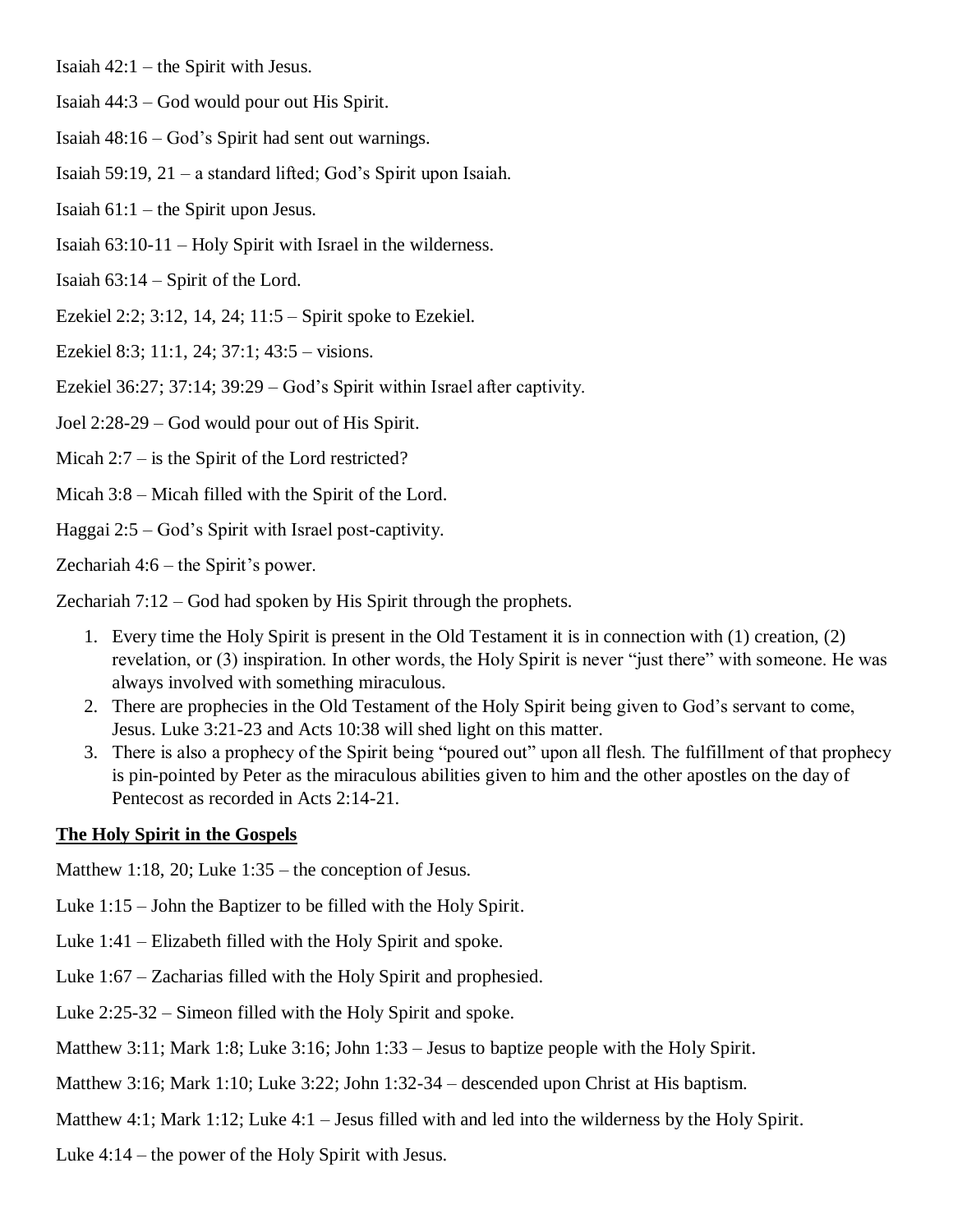- Luke 4:18 Isaiah's prophecy of Jesus being anointed.
- Matthew 10:20; Mark 13:11; Luke 12:12 the 12 given the Holy Spirit in order to speak.
- Luke 11:13 the Father giving the Holy Spirit to those who ask Him.
- Matthew 12:28, 31-32; Mark 3:29; Luke 12:10 blasphemy of the Holy Spirit.
- Matthew 12:18 the Holy Spirit upon God's servant (Jesus).
- Matthew 22:43 David by the Spirit.
- Mark 12:36 David spoke by the Holy Spirit.
- Matthew 28:19 baptized into a relationship with the Godhead.
- John 3:5-8 born of the Spirit.
- John 3:34 Jesus' speaking the words of God.
- John 6:63 The Spirit gives (spiritual) life.
- John 7:37-39 the Holy Spirit not yet given.
- John 14:17 the Spirit of truth given to the apostles.
- John 14:26 the Holy Spirit sent to the apostles.
- John 15:26 the Holy Spirit sent from God, to the apostles, to testify of Christ.
- John 16:7-11 the Helper (Holy Spirit) sent to the apostles to convict the world.
- John 16:13-15 the Holy Spirit would guide the apostles into all truth.
- John 20:22 John's "great commission."
	- 1. In the gospels, the Holy Spirit is involved in many miraculous events.
	- 2. Several people are said to have been "filled with the Spirit" which always led to a revelation of something.
	- 3. Very specific promises were given to the apostles in connection with the Holy Spirit all miraculous that they would be guided into all truth by the Spirit after Jesus left the earth.
	- 4. The baptism of the Holy Spirit was a promise spoken to the apostles and fulfilled (Acts 1:8; 2:1-4).
	- 5. The Holy Spirit is said to be involved in the new birth (Jn. 3:3-8).
	- 6. Baptism in water for the remission of sins also puts one into a relationship with all members of the Godhead (Matt. 28:18-20).

#### **The Holy Spirit in Acts**

- 1:2 Jesus gave commandments through the Holy Spirit.
- 1:5 baptism of the Holy Spirit to the apostles.
- 1:8 power received from the Holy Spirit.
- 1:16 David spoke through the Holy Spirit.
- 2:4 apostles spoke as the Spirit gave them the ability.
- 2:17-18 God would pour out of His Spirit upon all flesh.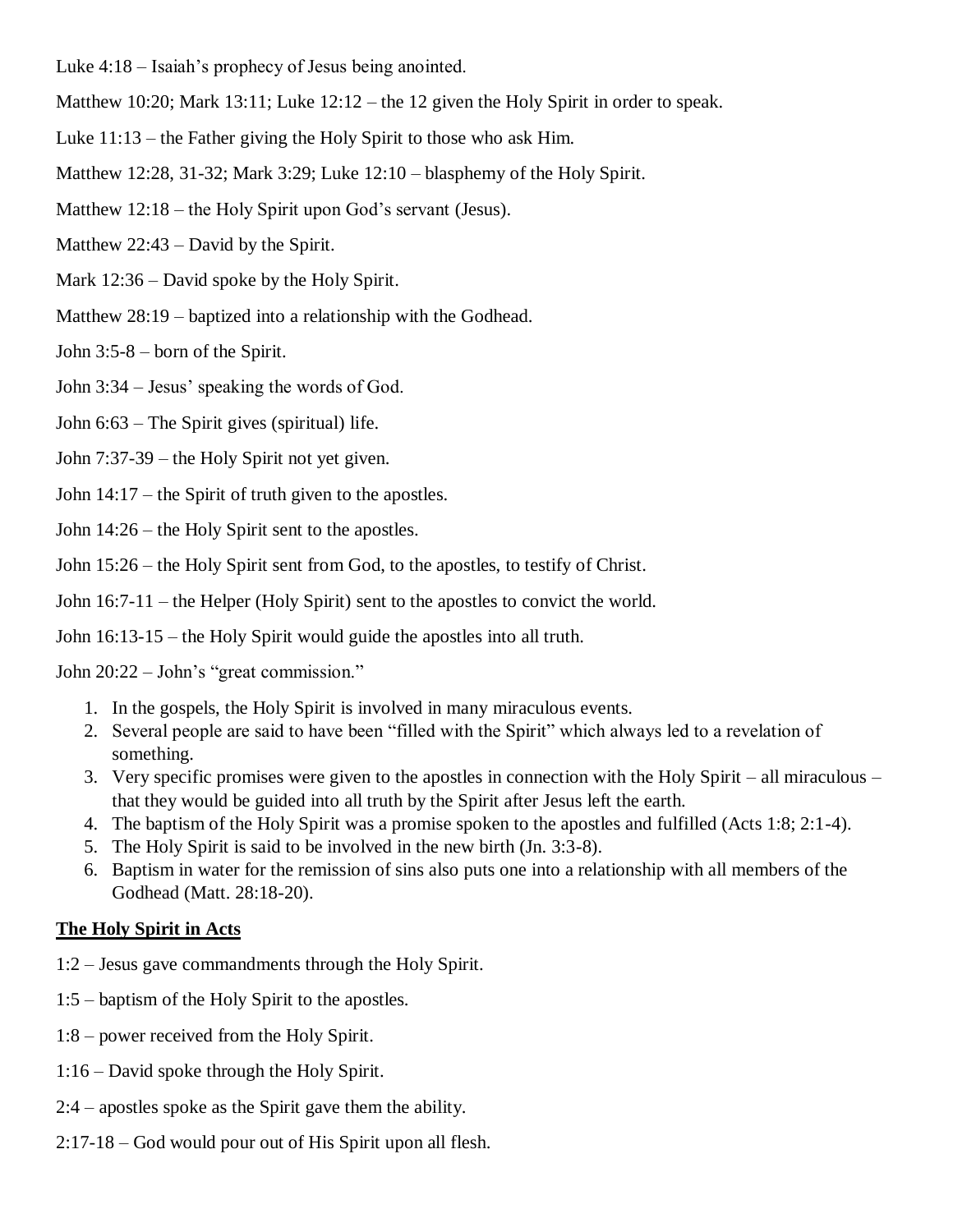- 2:33 the promise of the Holy Spirit, He poured out this which you now see and hear.
- 2:38 the gift of the Holy Spirit.
- 4:8 Peter, filled with the Holy Spirit, spoke.
- 4:31 filled with the Holy Spirit and spoke.
- 5:3 Ananias lied to the Holy Spirit.
- 5:9 Ananias and Sapphira tested the Holy Spirit.
- 5:32 Holy Spirit given to those who obey God.
- 6:3 Seek out men full of the Holy Spirit.
- 6:5; 7:55 Stephen full of the Holy Spirit.
- 7:51 Jews resisted the Holy Spirit.
- 8:15-19 apostles giving Holy Spirit to Samaritans by laying on of hands.
- 8:29 Spirit told Philip to go speak to eunuch.
- 8:39 Spirit caught away Philip.
- 9:17 Saul to be filled with the Holy Spirit.
- 9:31 churches walking in the comfort of the Holy Spirit.
- 10:19 Spirit spoke to Peter.
- 10:38 Jesus was anointed with the Holy Spirit.

10:44-45, 47 – Holy Spirit fell on Cornelius and his household; "gift of the Holy Spirit;" spoke in tongues; received the Holy Spirit "just as we have."

- $11:12$  Spirit told me.
- 11:15-16 Holy Spirit fell on them; baptized with the Holy Spirit; same gift.
- 11:24 Barnabas was full of the Holy Spirit.
- 11:28 prophet Agabus showed by the Spirit a great famine.
- 13:2 the Holy Spirit separated Saul and Barnabas.
- 13:4 Saul and Barnabas sent out by the Holy Spirit.
- 13:9 Paul filled with the Holy Spirit, spoke.
- 13:52 disciples filled with the Holy Spirit.
- 15:8 God gave them (Gentiles) the Holy Spirit just like He did us (Jews).
- 15:28 Holy Spirit instruction to Gentiles.
- 16:6-7 travel forbidden by the Holy Spirit.
- 18:5 Paul compelled by the Spirit.
- 19:2 receive Holy Spirit?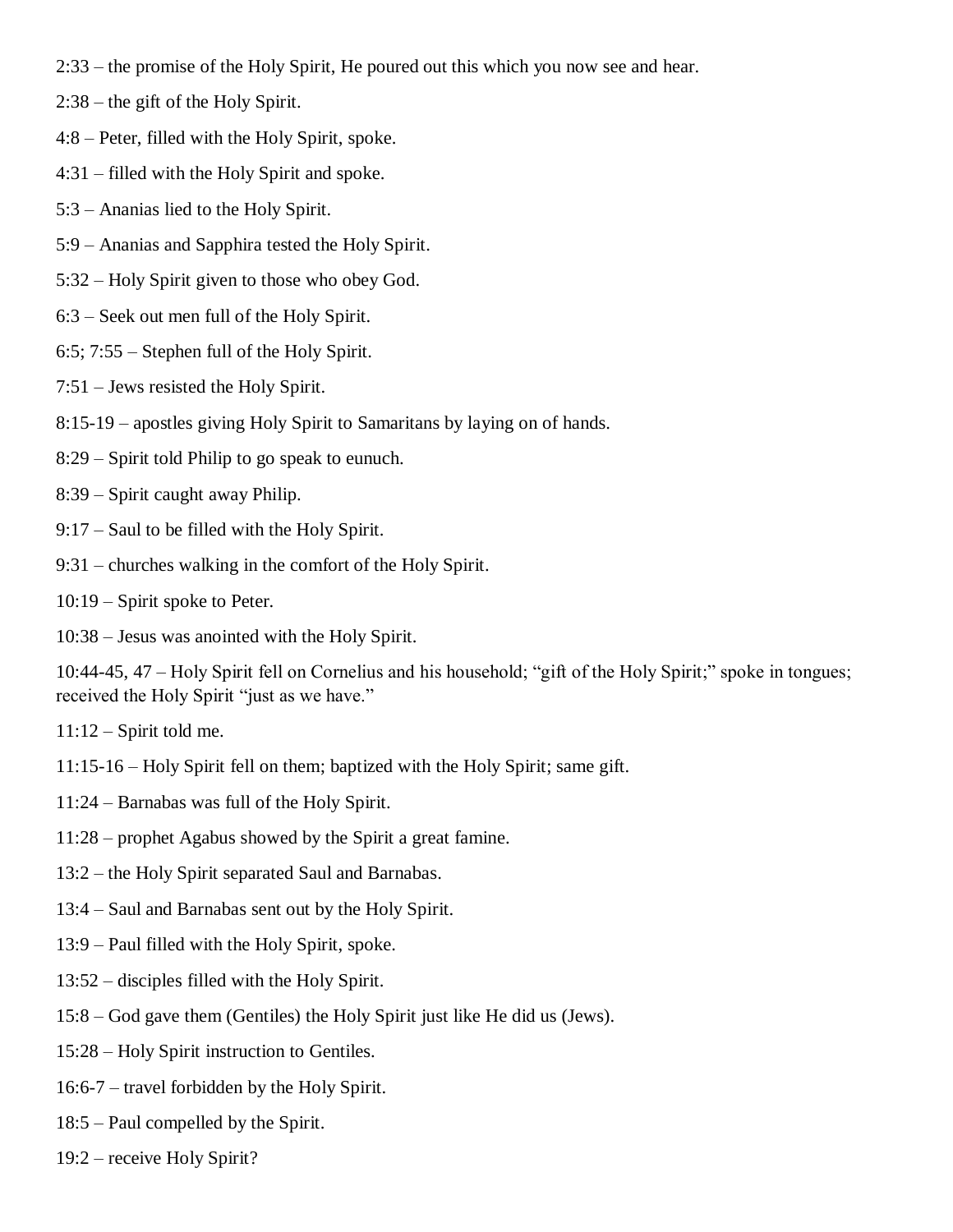- 19:2 don't know if there is a Holy Spirit.
- 19:6 Holy Spirit came upon them and they spoke with tongues and prophesied.
- 20:23 Holy Spirit testifies.
- 20:28 Holy Spirit made overseers of the church.
- 21:4 disciples told Paul not to go to Jerusalem through the Spirit.
- 21:11 the Holy Spirit says.
- 28:25 the Holy Spirit spoke.
	- 1. The miraculous workings of the Holy Spirit are seen throughout Acts.
	- 2. The baptism of the Holy Spirit, as promised by Jesus, was fulfilled in Acts 2 with the apostles and Acts 10 with the Gentiles.
	- 3. The "gift of the Holy Spirit" (Acts 2:38) is often taught as the "ordinary measure" of the Holy Spirit to the Christian today. However, when coupled with Acts 10-11, it is clear that that is not the case. The Gentiles received "the gift of the Holy Spirit" (10:44-46; 11:15-17) which is also called "the same gift He gave us."
	- 4. Acts also demonstrates that the Holy Spirit is a divine being, not a feeling or influence (5:3, 9; 7:51; 8:29; 10:19; 11:12; 16:6-7; 21:11).

# **The Holy Spirit in Romans**

- 5:5 love of God poured out by the Holy Spirit whom He has given to us.
- 8:1-2, 4-5 walk according to Spirit; law of the Spirit.
- $8:9-11$  Spirit dwells in you.
- 8:13-16 led by Spirit; Spirit bears witness with our spirit.
- 8:23 first fruits of the Spirit.
- 8:26-27 Spirit makes intercession; mind of the Spirit.
- 9:1 Paul's conscience bearing witness in the Holy Spirit.
- 14:17 joy in the Holy Spirit.
- 15:16 sanctified by the Holy Spirit.
- 15:19 power of the Spirit of God.
- 15:30 the love of the Spirit.

### **The Holy Spirit in 1 Corinthians**

- 2:4 demonstration of the Spirit and power.
- 2:10-14 God revealed His mind through the Spirit; knows the things of God; Holy Spirit teaches.
- 3:16 Spirit of God dwells in the church.
- 6:11 washed, sanctified, justified by the Spirit of our God.
- 6:19 body is temple of the Holy Spirit.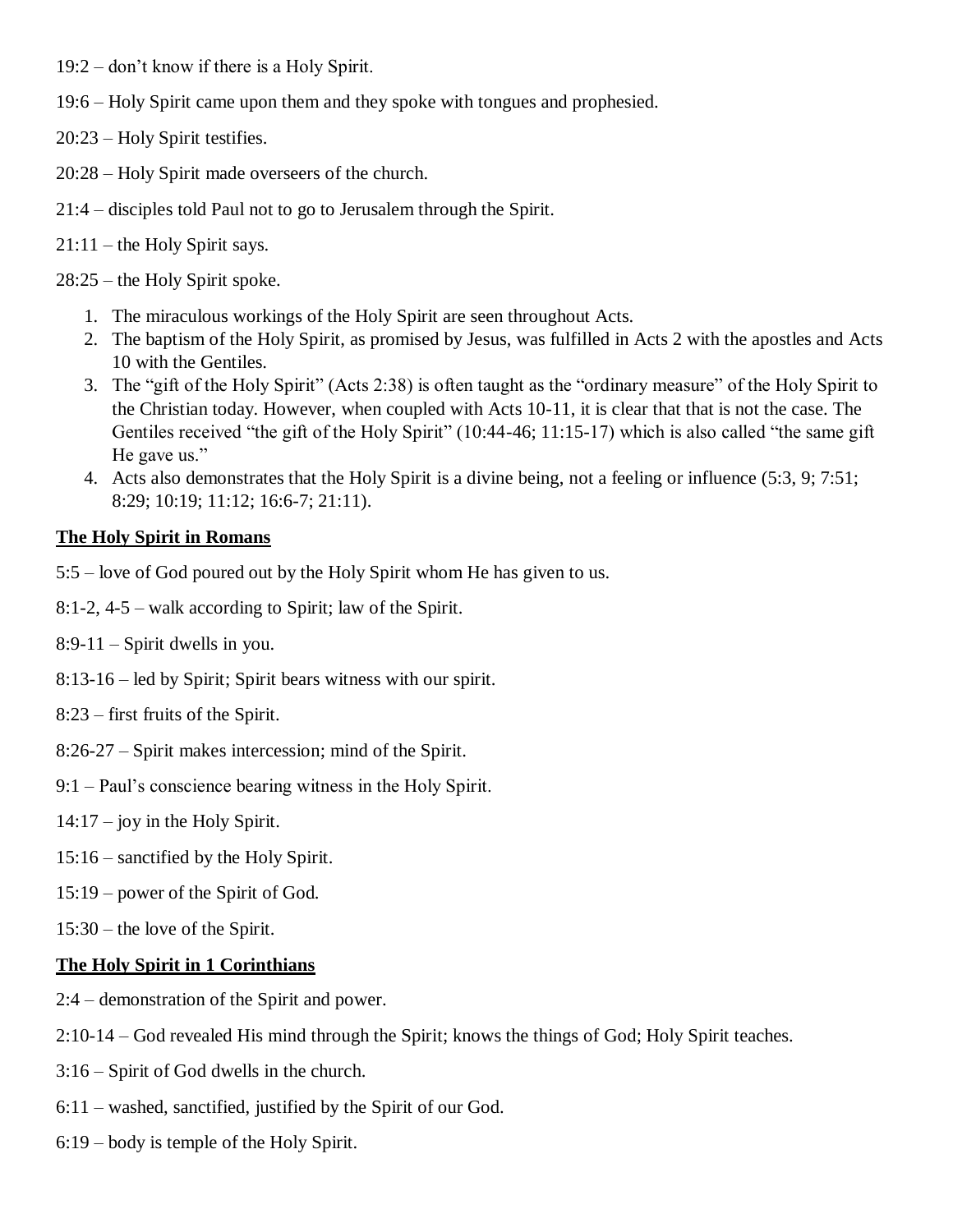- 7:40 Paul had the Spirit of God.
- 12:3-4 speaking by the Spirit.
- 12:7-9 manifestation of the Spirit; spiritual gifts given through the Spirit.
- 12:11 spiritual gifts distributed as He (Spirit) wills.
- 12:13 baptized into one body by the Spirit; made to drink into one Spirit.

#### **The Holy Spirit in 2 Corinthians**

- 1:22 sealed us and given us the Holy Spirit as a guarantee.
- 3:3 you are our epistle, written by the Spirit of the living God.
- 3:6 the Spirit gives life.
- 3:8 ministry of the Spirit.
- 3:17 where the Spirit of the Lord is there is liberty.
- 5:5 God gave the Spirit as a guarantee.
- 6:6 we commend ourselves as minsters of God…by the Holy Spirit.
- 13:14 communion of the Holy Spirit.

#### **The Holy Spirit in Galatians**

- 3:2-3 How did you receive the Spirit?
- 3:5 He who supplies the Spirit.
- 3:14 the promise of the Spirit.
- 4:29 Isaac born according to the Spirit.
- 5:5 through the Spirit we eagerly wait for the hope of righteousness by faith.
- 5:16-18, 25 walk in the Spirit, led by the Spirit.
- 5:22 fruit of Spirit.
- 6:8 sow and reap to the Spirit.

### **The Holy Spirit in Ephesians**

- 1:13 sealed with the Holy Spirit of promise.
- 2:18 access to the Father by one Spirit.
- 2:22 a dwelling place of God in the Spirit.
- 3:5 revealed by the Spirit.
- 3:16 strengthened with might through His Spirit in the inner man.
- 4:3-4 unity of the Spirit, one Spirit.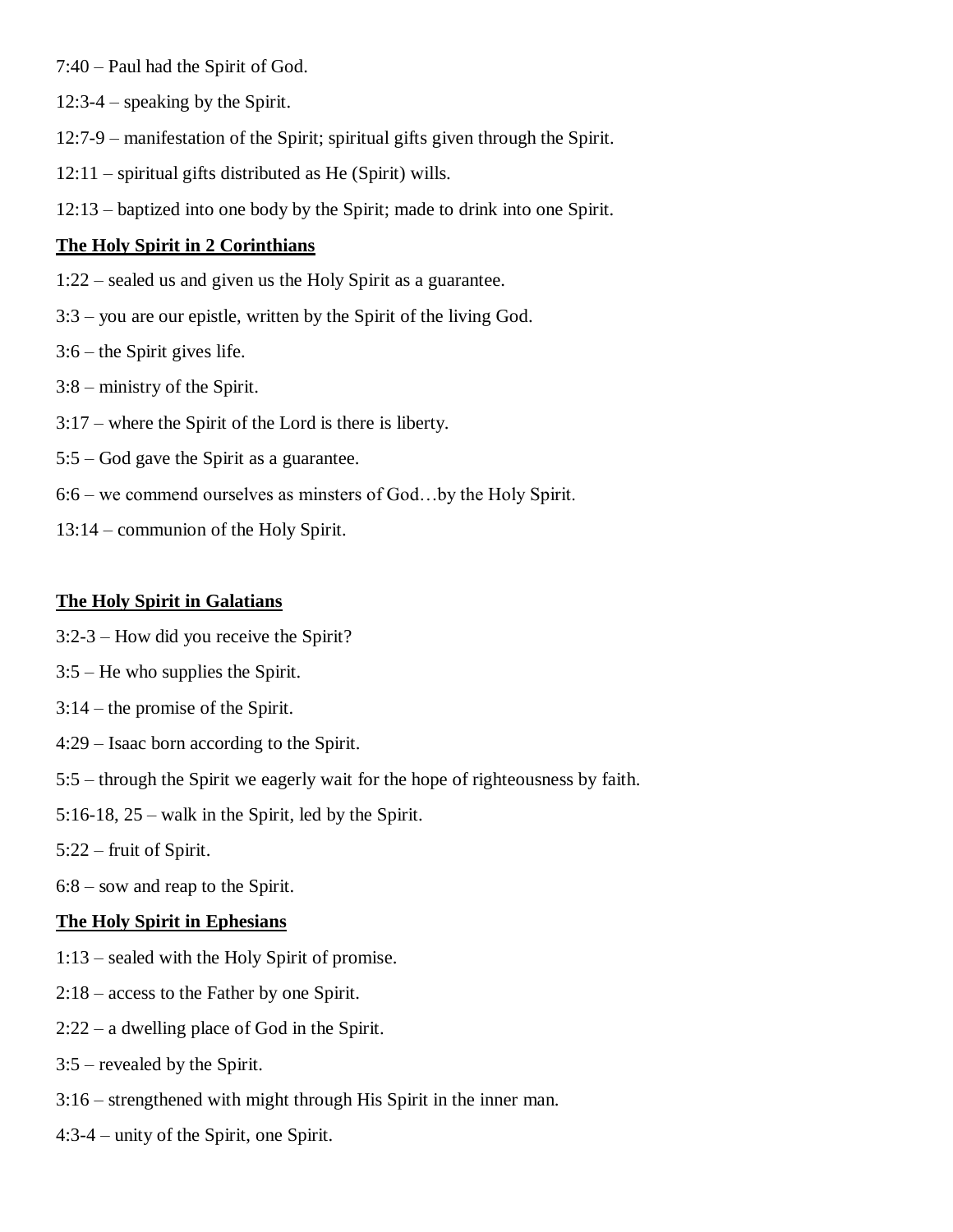- 4:30 don't grieve the Holy Spirit.
- 5:9 fruit of the Spirit.
- 5:18 be filled with the Spirit.
- 6:17-18 sword of the Spirit is the word of God, praying in the Spirit.

## **The Holy Spirit in Philippians**

- 1:19 supply of the Spirit of Jesus Christ.
- 2:1 fellowship of the Spirit.
- 3:3 worship God in the Spirit.

## **The Holy Spirit in Colossians**

1:8 – declared to us your love in the Spirit.

# **The Holy Spirit in 1 Thessalonians**

- 1:5-6 gospel came…in the Holy Spirit, joy of the Holy Spirit.
- 4:8 God has given us His Holy Spirit.
- 5:19 do not quench the Spirit.

## **The Holy Spirit in 2 Thessalonians**

2:13 – sanctification by the Holy Spirit.

# **The Holy Spirit in 1 Timothy**

- 3:16 God was…justified in the Spirit.
- 4:1 the Spirit speaks expressly.

# **The Holy Spirit in 2 Timothy**

1:14 – the Holy Spirit who dwells in us.

# **The Holy Spirit in Titus**

3:5 – renewing of the Holy Spirit.

### **The Holy Spirit in Hebrews**

- 2:4 gifts of the Holy Spirit.
- 3:7 the Holy Spirit says.
- 6:4 partakers of the Holy Spirit.
- 9:8 the Holy Spirit indicating.
- 9:14 the eternal Spirit.
- 10:15 the Holy Spirit witnesses for us.
- 10:29 insulted the Spirit of grace.